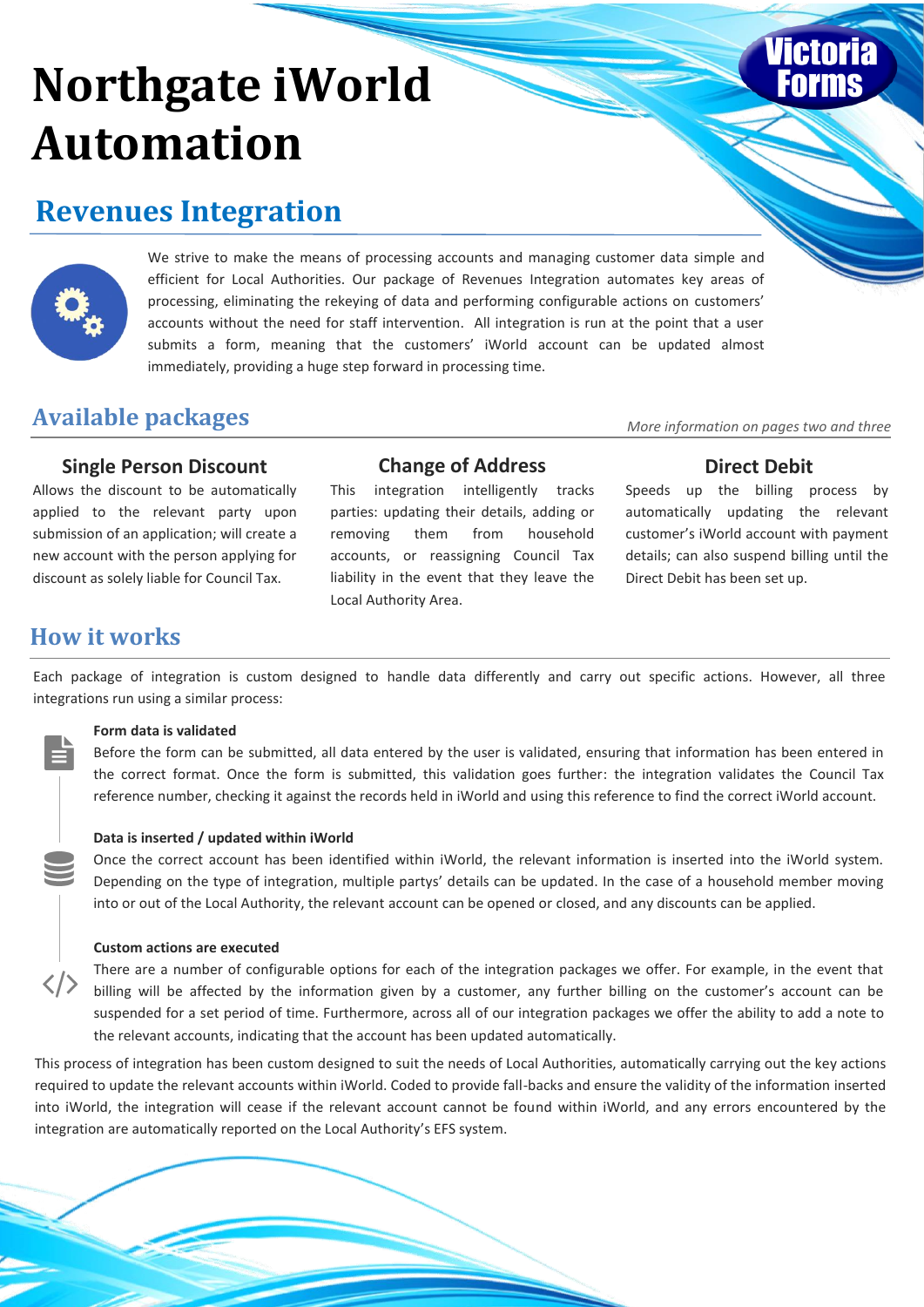### **Single Person Discount integration**

Our Single Person Discount integration greatly reduces the amount of staff-time required needed to process the customer's information. Eliminating the need for rekeying, and automating the relevant actions within iWorld, this package of integration provides an all-in-one solution to the processing of Single Person Discounts.

### **Key features**

- $\triangleright$  Automatically applies the discount to the eligible party.
- $\triangleright$  In the event of household members moving out, the integration will close the currently open account, removing any occupants, and create a new account with the person applying for the discount as solely liable for Council Tax.

#### **Custom actions**

Once the integration has updated the details relevant account within iWorld, and applied the discount to the eligible party, the integration can then be configured to **suspend billing** on that account for a set period of time, to ensure that no bills are sent out without the discount applied. Furthermore, the **contact details of any other parties can be updated** if new contact details have been provided by the customer. As with all of our integration packages, a **configurable note** can be added to any updated account, in order to indicate that it has been updated automatically.

### **Direct Debit integration**

Our Direct Debit integration focuses on ensuring the validity of all information given by the customer, as well as cutting down on the processing time required for a Direct Debit to be applied. This integration greatly reduces the amount of staff-resources needed to process a Direct Debit, automatically setting up a Direct Debit within iWorld from the information provided by the customer.

#### **Key features**

- $\triangleright$  Automatically sets up a new Direct Debit within iWorld upon submission of a Direct Debit form.
- $\triangleright$  Highly configurable
- $\triangleright$  Allows for the external validation of bank account details before any information is updated within iWorld, see below.

### **External validation (optional)**

Before the form can be submitted, all bank account details can be sent through the verification service provided by PCA Predict. This ensures that the bank account details are correct and valid – indicating that a Direct Debit can be set up using this account. If incorrect details are added to the form, the form will not allow the user to submit, meaning that integration will not run. This adds an extra layer of protection against incorrect information being added to iWorld, and ensures that the Direct Debit will be properly applied. This optional module does require the Local Authority to purchase the validation service from PCA Predict.

### **Custom actions**

Once the Direct Debit has been created on iWorld, the integration can be configured to **suspend billing** on that account for a set period of time, to ensure that no bills are sent out before the Direct Debit has been applied. As with all of our integration packages, a **configurable note** can be added to any updated account, in order to indicate that it has been updated automatically.